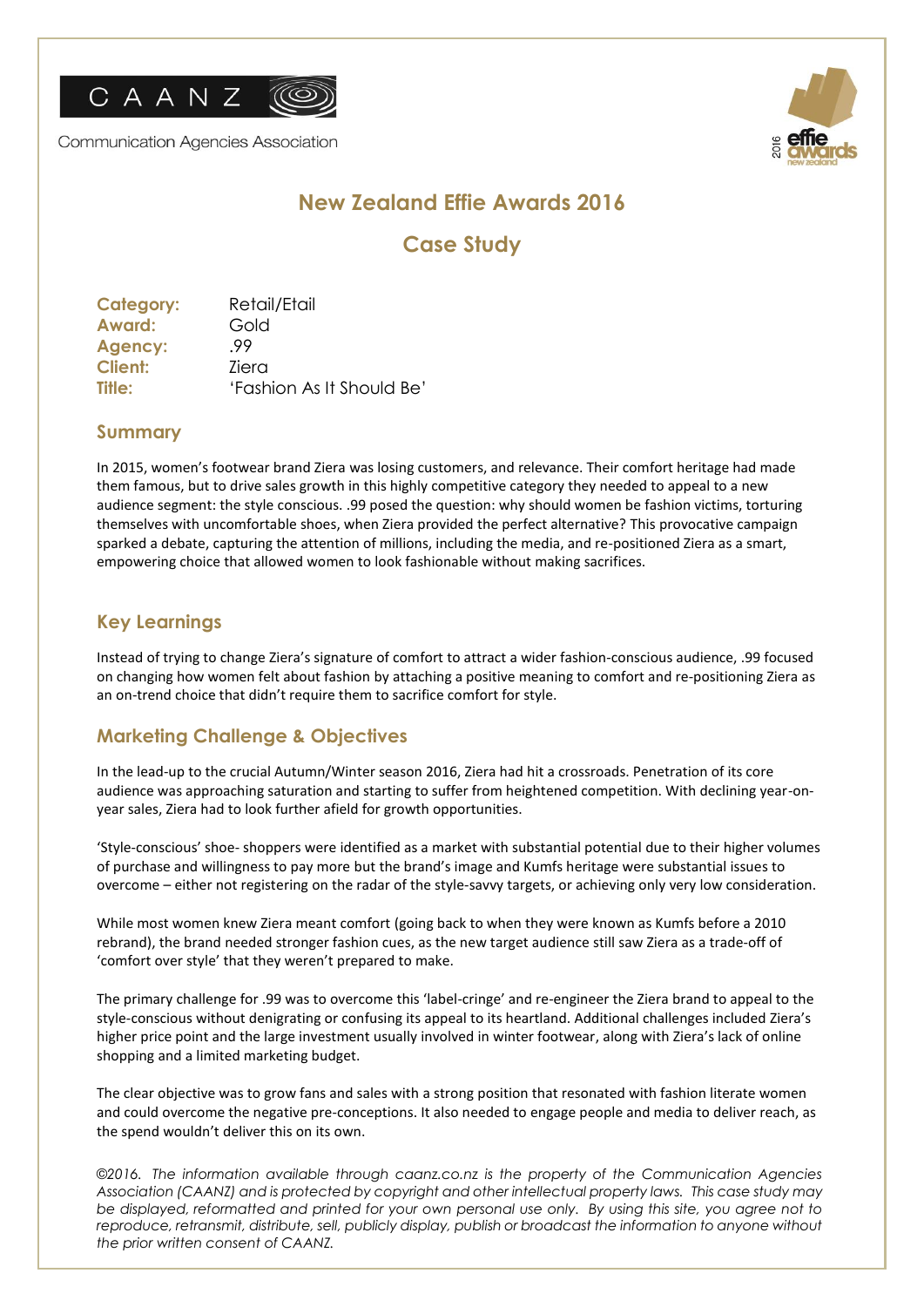

**Communication Agencies Association** 



Specific commercial objectives included increases in sales revenue, new customers to the brand, membership of the Ziera customer club and online engagement.

## **Creative Insight & Strategy**

The strength and clarity of Ziera's current brand perception meant accepting that its signature was comfort and that wasn't going to change. Instead, .99 focused on changing how women felt about fashion, and specifically the role of comfort within it, by attaching a positive meaning to it.

A key insight was that high fashion can be highly ridiculous. .99's plan was to expose this, so every woman would get irritated every time their trendy high heels gave them blisters. From there, they'd start feeling differently about everything they were wearing, especially their shoes.

The intention was to empower women to make a stand, start asking why fashion couldn't feel good too and then see that Ziera's Autumn/Winter 2016 range was on-trend and felt incredible too.

The campaign centrepiece was a humorous, thought-provoking video that lampooned the ridiculous lengths some women will go for fashion while struggling with great looking, but poorly fitting high-heeled shoes. Designed to be provocative enough to share, the concluding line, 'Fashion As It Should Be', illustrated that Ziera represented a viable option. It positioned Ziera shoppers as smart – women who care about fashion, but refuse to become slaves to it.

The theme of 'Fashion As It Should Be' then extended into brochures, web banners and in-store material.

### **Communications Strategy**

The campaign worked across two distinct phases to reach the style-savvy new audience, and those already familiar with Ziera. Importantly, it needed to feel familiar to the secondary audience, so they'd relate the activity to the brand they already identified with.

The first phase used video content to highlight the craziness of fashion with a focus on engagement, watch-ability and share-ability, rather than sales. It sought to challenge the status quo in a cheeky, potentially confrontational way, an approach specifically designed to make an impact on social networks.

Facebook and Instagram were key to building engagement and reach, with a combination of owned pages plus paid support. The content was delivered in an impactful visual style that didn't rely on sound, so the film also caught the attention of users who saw it mute while scrolling their social feeds.

The second phase occurred through print, in-store and owned channels tied together with the line 'Fashion As It Should Be'. Each piece was designed specifically to reinforce Ziera's new fashion credentials in a more familiar manner, appealing equally to newer customers and existing fans, who were more likely to encounter the campaign via in-store POS or mailer first.

A partnership with Bauer showcased the range in *Next* magazine (which over indexes with style conscious women 40+), to reinforce the range's legitimate style credentials when worn with the latest trends. The editorial was fresh, representing a significant departure from the more expected styling of the Ziera of old. This was further augmented by a large investment in PR to ensure other media picked up on the game-changing lift in style the new range represented.

*©2016. The information available through caanz.co.nz is the property of the Communication Agencies Association (CAANZ) and is protected by copyright and other intellectual property laws. This case study may be displayed, reformatted and printed for your own personal use only. By using this site, you agree not to*  reproduce, retransmit, distribute, sell, publicly display, publish or broadcast the information to anyone without *the prior written consent of CAANZ.*